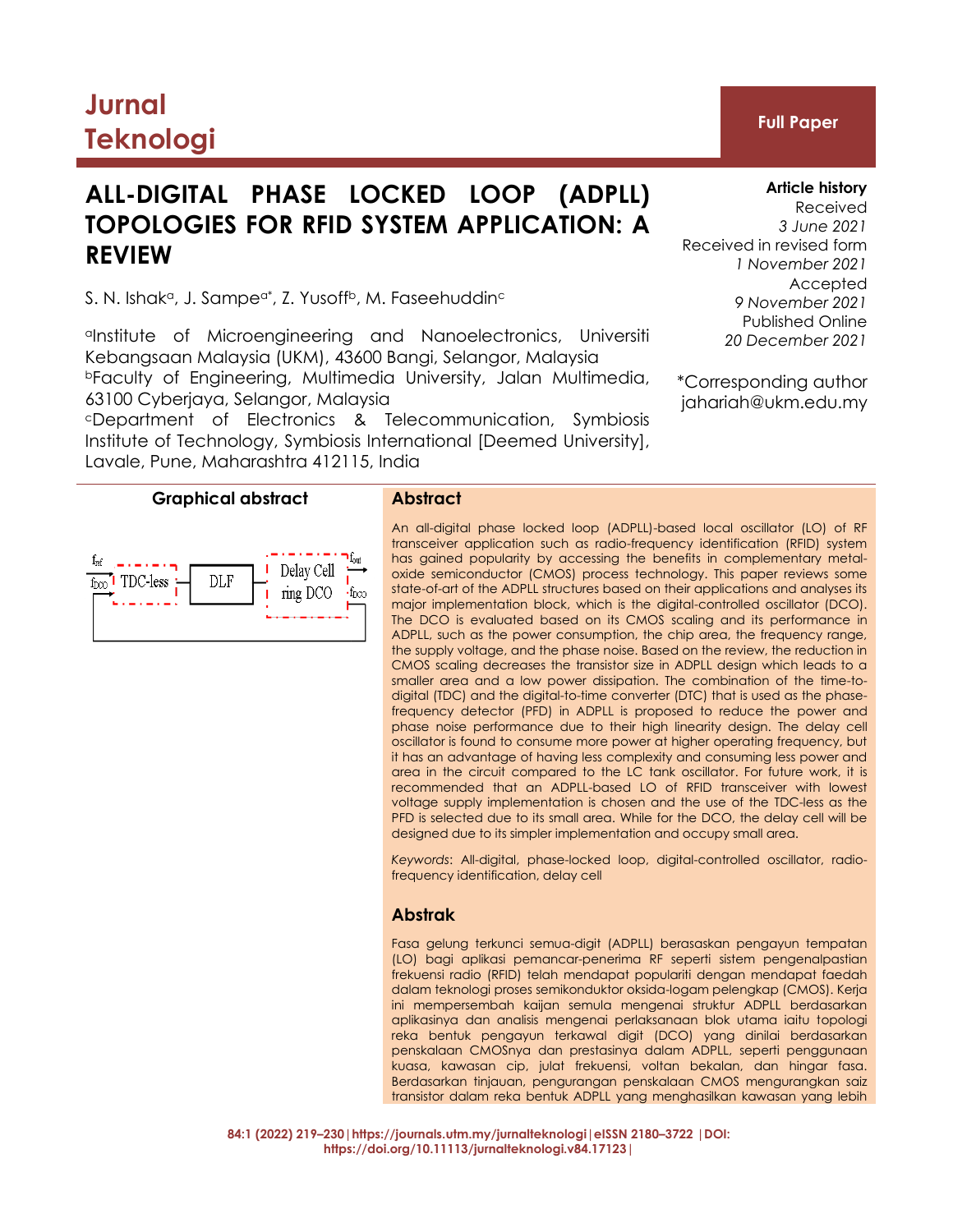kecil dan pelesapan kuasa rendah. Kombinasi antara penukar masa-ke-digit (TDC) dan penukar digit-ke-masa (DTC) yang digunakan sebagai pengesan frekuensi-fasa (PFD) dalam ADPLL dicadangkan untuk mengurangkan kuasa dan prestasi hingar fasa kerana reka bentuk kelelurusannya yang tinggi. Pengayun sel lengah didapati menggunakan lebih banyak kuasa pada frekuensi operasi yang lebih tinggi, tetapi kebaikannya adalah strukturnya yang ringkas, kurang menggunakan kuasa dan menempati kawasan yang kecil berbanding dengan penggunaan pengayun tangki LC. Untuk kajian di masa depan, LO berasaskan ADPLL pemancar-penerima RFID dengan pelaksanaan bekalan voltan terendah adalah dipilih dan penggunaan kurang-TDC sebagai PFD dipilih kerana kawasannya yang kecil. Sementara untuk DCO, sel lengah akan direkabentuk kerana pelaksanaannya lebih mudah dan menempati kawasan yang kecil.

*Kata kunci*: semua-digit, fasa gelung terkunci, pengayun digit terkawal, pengenalpastian radio-frekuensi, sel lengah

© 2022 Penerbit UTM Press. All rights reserved

### **1.0 INTRODUCTION**

Over the last few years, the interest in Radio Frequency Identification (RFID) system in research and industry fields have been developed and extensively used in healthcare and biomedical field [1]–[3], environment and building smart monitoring [4], tracking and localizing system [5]–[7], ecommerce management system [8], card management system [9], payment transaction [10] and other applications. This RFID technology system is a replacement of the conventional bar-code identification owing to its advantages such as realtime identification of a number of objects [11]. Figure 1 depicts a general RFID system that consists of three modules: a reader, a tag, and a host unit (computer). The system's intent is to transfer identification data/information between the reader and the tag through the RF transceiver in order to perform specific applications based on the data stored in the tag [12].



**Figure 1** RFID System [12]

To date, the reported operating frequencies for RFID system are at 13.56 MHz of High Frequency (HF) communication band [13], the Ultra High Frequency (UHF) communication band that operates between 860 to 960 MHz [14], at 2.4 GHz [15], and 5.8 GHz for satellite application [16]. Each operating frequency is developed based on their suitable applications. Subsequently, current development of the RFID system is aiming for a low power device and a better data communication transfer. For examples, T. Norliza

*et al.* designed an energy harvesting circuit in [12] by using hybrid input sources of energy to address the limitation of semi-active RFID tag lifespan issue due to the battery required to power the circuitries and J. Sampe *et al.* in [17] introduced a new technique of fast detection for the RFID system. Due to the advancement of the complementary metal-oxide semiconductor (CMOS) technology process, Christian *et al.* in [18] developed transceiver frontend chip for the passive RFID tag in industrial, scientific and medical (ISM) band while maintaining the power consumption performance. In the transceiver, the phase-locked loop (PLL) is an essential block for the local oscillator to generate frequency tuning range and normally the PLL comprises of a phase detector, a filter, and a voltage-controlled oscillator (VCO). However, with the advancement of CMOS technology process, the conventional PLL is no longer able to fulfill the requirement of the advanced transceiver [19]. Instead of a conventional mixedsignal PLL, all-digital format is proposed by research works in [20], [21] into the PLL in order to increase the performances of the local oscillator for the transceiver in terms of a low power consumption, an improved phase noise performance, a smaller chip area and have a low cost. Hence, this work reviews on a state-of-art of the all-digital phase locked loop (ADPLL) and its crucial block, which are phase frequency detector (PFD) and digital-controlled oscillator (DCO) scheme that will be compatible for future RFID system.

## **2.0 ALL-DIGITAL PHASE LOCKED LOOP STATE-OF-ART**

Some RFID transceivers are built-in with the conventional PLL oscillator as reported in [18], [22], [23]. ADPLL has become popular among the researchers due to its advantages as compared to the analog counterpart such as the low power consumption and its smaller size. Other than the fast locking advantage, ADPLL is also easy to design and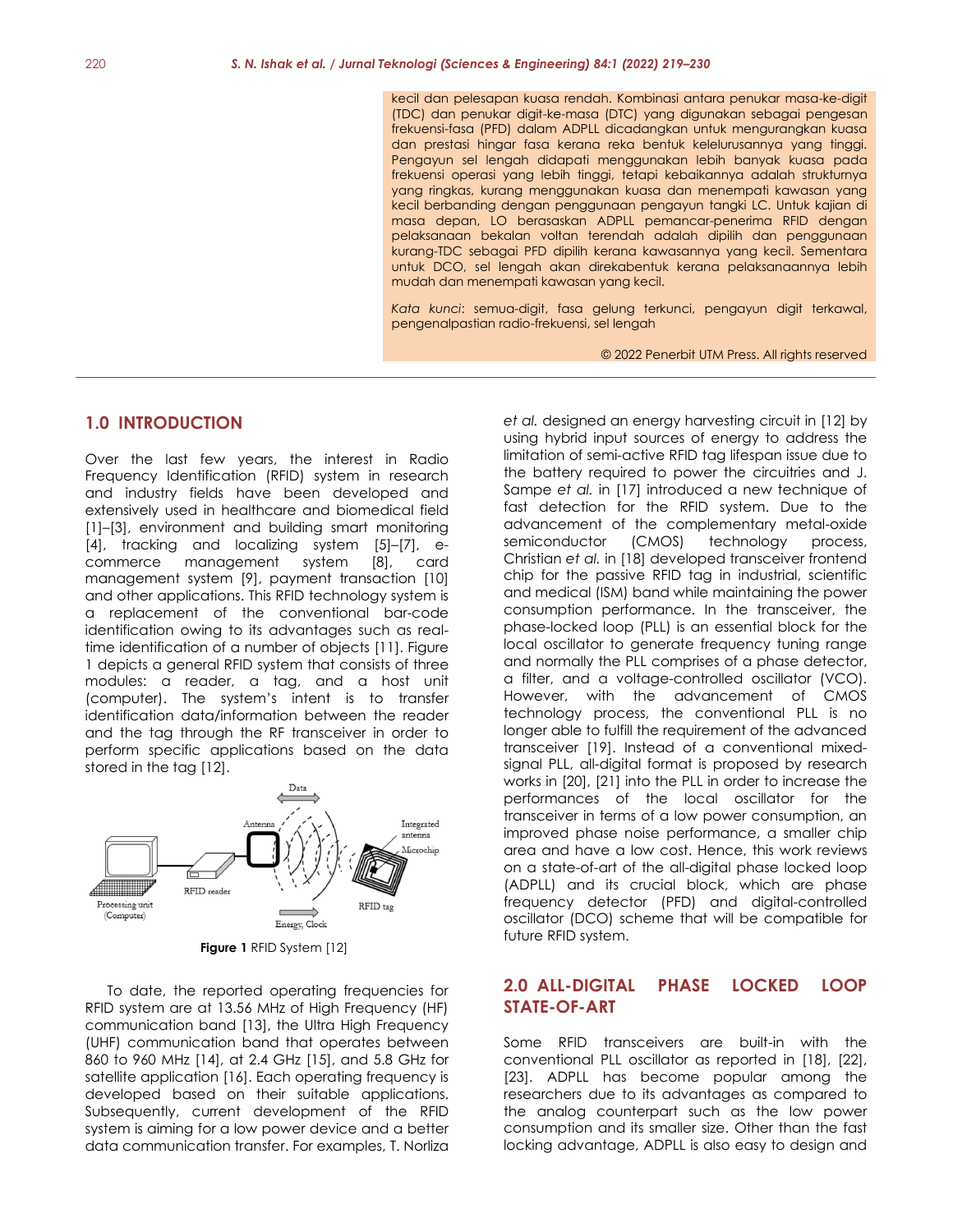implement, has increased stability, and has a better jitter performance [24] over the conventional PLL. ADPLL's main block configuration is similar to the conventional PLL, but its circuitry is purely in the digital format. The digital phase detector or the timeto-digital converter (TDC), the digital filter and the digital-controlled oscillator (DCO) are part of the ADPLL instead of the analog phase detector, the analog filter and the VCO that part of the conventional PLL's building block. In this part, the state-of-art of the current ADPLL will be reviewed based on the suggested application and its crucial blocks will be investigated.

An early modified ADPLL architecture was proposed by Motorola in 1995 [25]. They found that the half digital PLL (DPLL) needs longer time to lock the phase and the frequency. Besides, the manufacturing of the resistor and capacitor (RC) values in the LPF of the DPLL is very challenging. Hence, an ADPLL frequency synthesizer in [24] is designed to reduce the lock time. In 2005, R.B. Staszewski *et al.* designed the first ADPLL frequency synthesizer [26] for GSM/EDGE transceiver of the mobile phone and achieved a better phase noise performance as compared to their previous ADPLL work for Bluetooth as reported in [27]. Not only a good frequency-synthesizer was used, ADPLL had also provided a better performance in the microprocessors as its clock generation [24], [28].

C. Chung *et al.* in [29] proposed the ADPLL design for smart sensing applications by introducing two mode of operations of supply voltage to reduce voltage headroom issue and frequency estimation algorithm technique at cyclic TDC-embedded DCO block. This is to optimize the efficiency process of energy in various modes. The proposed ADPLL in this work is be able to compute the DCO control code with high accuracy and achieved fast settling time. With the energy-efficient performance, the proposed ADPLL consumes less power, and it is suitable for battery-powered system. C. W. Chang *et al.* in [30] used dynamic voltage for the power management unit (PMU) block in their ADPLL design. The PMU block is be able to reduce up to 39% of the power consumption of the circuit with minor PMU overhead. However, the proposed ADPLL only suitable for nearthreshold operations. Meanwhile, F. Kuo *et al*. [31] proposed an ultra-low-voltage ADPLL that is powered from a single 0.5V supply voltage with a dc-dc converter that will double the supply. The DCO is connected directly to the single supply, while the double value of supply voltage will be connected to other digital circuitries.

Y. H. Tu *et al.* in [32] introduced a multi-phase scheme at the TDC and the DCO blocks in the ADPLL design. The multi-phase outputs are reused in a sampled clock of TDC, which can reduce occupied area. As the results, high operational frequencies are achieved by the proposed multi-phase DCO, while high timing resolution is obtained by the proposed multi-phase TDC. J. Bae *et al.* in [33] proposed an ADPLL design using a low supply voltage and includes the combination of a PFD and a controller loop topology to control the phase and frequency to achieve a stable output. Meanwhile the adopted delta-sigma modulator with a DCO is used to achieve high frequency resolution and a small number of capacitors. The phase selector block is designed after the DCO block which reduces the phase error and resulted faster settling time. Moreover, low phase noise performance in the proposed ADPLL is realized by a resistive biasing technique and weak-inversion operation. Y. Ho and C. Yao in [34] introduced a phase-frequency error compensation technique in their designed ADPLL. The compensation technique of the phase error and frequency error in the ADPLL are working simultaneously and fulfilled the fast-acquisition requirement.

#### **2.1 Digital Phase Frequency Detector (DPFD)**

The digital phase frequency detector (DPFD) is the first block in an ADPLL that measures the difference of the phase and the frequency of the input signal, which is the reference signal and the output signal of the DCO. One of the most popular methodology to build a DPFD is using time-to-digital converter (TDC). The advantage of the TDC is to measure the time difference between the two separate signals with good resolution [35]. Y. Balcioglu and G. Dundar [36] presented a new quantization noise suppression method to improve the noise performance in the TDC in order to achieve superior jitter performance. In this design, good jitter performance of the ADPLL is achieved and the occupied area is small. However, the proposed ADPLL is still consumed a large power. The Intel researchers consists of R. Levinger *et al.* [37] presented the ultra-low power ADPLL by interpolating the TDC block. The TDC integration is introduced to support the performance of the LC DCO bank.

However, some researchers found that the full range of TDC used may degrade the performance of the ADPLL due to its power hungry. T. Siriburanon *et al.* in [38] used the ADC with the voltage-domain digitization instead of a full range of TDC that produced a limited resolution of the phase digitization and dissipated a large power. While in [39], Y. Wu *et al.* maintained the used of the TDC, but the circuit is assisted by the addition of DTC in order to achieve a low in-band phase noise. This study is supported by H. Liu *et al.* in [40] which their DTCassisted TDC achieved a high linearity phase detector. Besides that, the DTC-assisted TDC resulted in a high-resolution noise shaping. The other research that supported the DTC-TDC based is in [41] by N. Yan *et al.* that used phase prediction algorithm to minimize the detection range of the TDC. The  $\Sigma\Delta$ dither block is designed to improve the nonlinearity of the DTC.

A few techniques are introduced to improve the power consumption of the ADPLL. As an example, a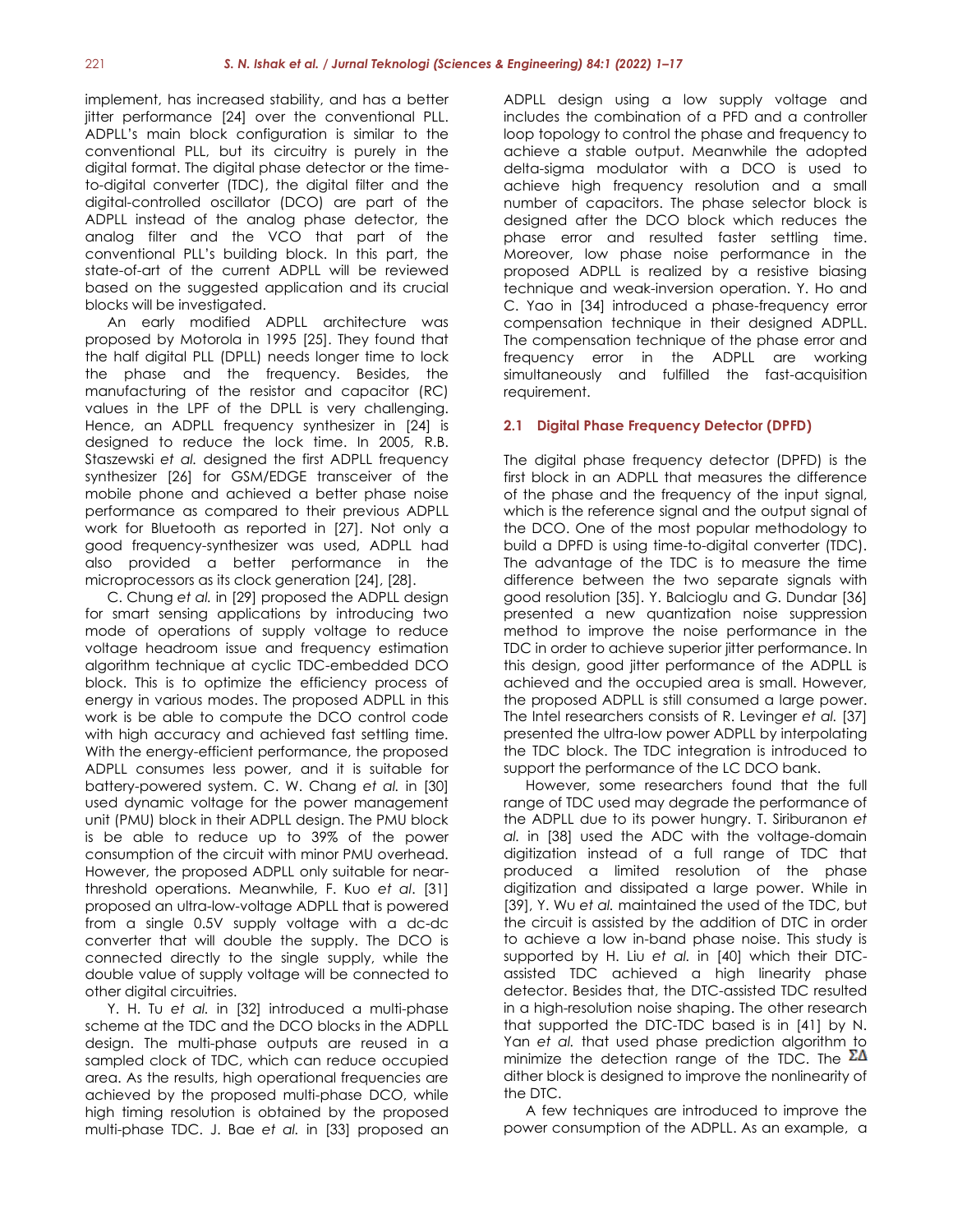reduction of a full-ranged TDC has been proposed in [42] by using the fractional TDC architecture. The proposed design consumed less power and occupied smaller area. J. K. Sahani *et al.* in [43] proposed the DPFD architecture which includes the high resolution TDC by calibrating the processvoltage-and-temperature (PVT) variation to enhance the jitter performance. The dynamic bang-bang PFD is used to improve the locking time performance. The use of the TDC with bang-bang PFD has also been used in [44] where the design achieved a higher resolution performance and a faster locking time. Table 1 shows the summary of the advantages and the disadvantages for the PFD design topologies in various ADPLL.

| Ref      | <b>PFD</b>      | <b>Advantages</b>       | Disadvantages |
|----------|-----------------|-------------------------|---------------|
| [37]     | Full-TDC        | • High resolution       | • High power  |
| [38]     | <b>ADC</b>      | • High resolution       |               |
|          |                 | •Low power              |               |
| $[39]$ , | <b>TDC with</b> | •Low in-band phase      | • More area   |
| [40]     | <b>DTC</b>      | noise                   | needed        |
| $[4]$    |                 | •High linearity         |               |
|          |                 | • High resolution noise |               |
|          |                 | shaping                 |               |
| [42]     | <b>TDC-less</b> | •Low power              | • Resolution  |
|          |                 | consumption             | may           |
|          |                 | $\bullet$ Save area     | degrade       |
|          |                 | consumption             |               |
| $[43]$   | <b>TDC with</b> | • High resolution       | • More area   |
|          | bang-           | •Low jitter and low     | needed        |
|          | bang PFD        | power                   |               |
|          |                 | •Fast locking time      |               |
|          |                 | •PVT robust             |               |

## **2.2 Digital Loop Filter (DLF)**

Besides the phase-frequency detector block, the digital loop filter (DLF) is another challenging block to design in the ADPLL. Researchers W. Yang *et al*. in [45] proposed the phase self-alignment mechanism and the dynamic loop gain control in their digital loop filter (DLF) of the ADPLL. The phase selfalignment is proposed to resolve the overdamping caused by a large loop gain controller (K<sub>I</sub>) in the DLF and to reduce the locking time of the ADPLL. The proposed design has reduced the locking time by 91% compared with conventional PLL. This design exhibited a superior performance in terms of locking time and the jitter performance, and suitable for the sub-GHz Internet-of-Things (IoT) band applications. M. Sayadi and E. Farshidi [46] introduced a new approach for the loop filter design by proposing a model predictive control (MPC) method. The proposed method achieved a faster transient response and the model can be designed to eliminate the noise sources that come from the oscillator without degrading the phase noise performance.

#### **2.3 Digital-controlled Oscillator (DCO)**

Furthermore, the design of DCO is one of the current interests among the researchers. As in the conventional PLL, the VCO is the heart and most critical design part. It is because the VCO's output frequency has a direct impact on the timing accuracy where phase alignment is required and the signal-to-noise ratio (SNR) frequency translation is performed [47]. This output frequency will affect the jitter and phase noise performance in the design as well as the power consumption in the transceiver. While in ADPLL, the DCO is used to perform the digital-to-frequency conversion [26]. The DCO, which was first reported in [48], designed for the RF wireless applications. The DCO lies at the heart of the ADPLLbased frequency synthesizer that acts as a local oscillator for the transmitter and the receiver. The DCO deliberately avoids any analog tuning controls. Similar to the VCO in the PLL, the DCO is the most power hungry circuit in the ADPLL [49].

### *2.3.1 LC-DCO*

The basic of the LC-based DCO depicts as in Figure 2, which is comprised of the voltage supply, the LC tank, a pair of CMOS cross-coupled transistors, the varactors, the constant bias transistor, and a pair of inverters. The optimization of the phase noise performance can be done by putting an LC filter in parallel with the constant bias transistor [50] in order to transfer the noise signal to the ground. The use of this method needs an additional inductor to increase the impedance of the constant bias transistor at the oscillation frequency. The drawback of this method that it will increase the chip size and it will affect the inductor in working at the resonant frequencies. To solve the problem, the work in [51] added two MOS transistor at the top constant bias to optimise the phase noise performance. These two MOS transistors imposed the triode mode to the DCO, and the flicker noise has reduced as compared to the use of the normal transistor bias, which only operated in one mode. While in [52], the inductor-less technique is used in the LC tank, which resulted in less area consumption.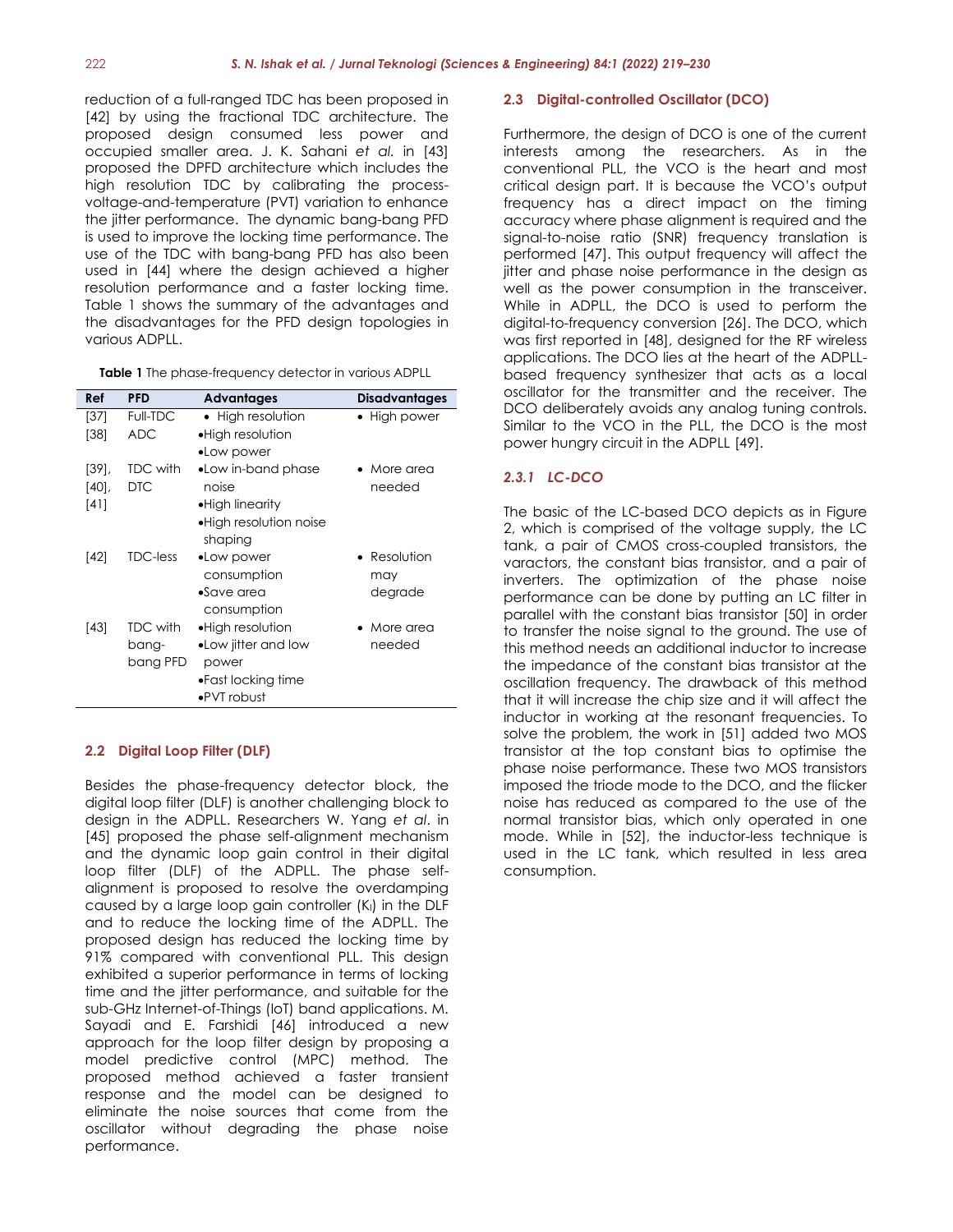

Power consumption can be improved if the LC factor is increased. Y. Wang *et al.* in [53] presented an ultra-low power 1-bit DCO with a high quality factor capacitor and inductor to minimize the loss in the LC tank. In this case, the value of the capacitor and inductor must be well designed. However, the increase of the LC factor can increase the transistor size that leads to a large area. Other than that, the decrease of the voltage supply may also help the performance of the power consumption in the DCO. Work in M. Moreira *et al.* [54] proposed a low power cross-coupled LC-tank DCO by reducing the voltage supply down to 0.4 V in order to restrict the power consumption. The technique of downsizing the voltage supply is a critical challenge it may degrade the performance of the phase noise. To solve this problem, the transistor would be designed with an increased width size which to reduce the flicker noise. Unfortunately, the increase in the width of the transistor will occupy large area.

#### *2.3.2 DCO (DAC+DCO)*

Based on the literature, one approach in the DCO design is by the combination of the digital-to-analog converter (DAC) and the traditional VCO. Two separate designs of the DAC and the VCO are needed to ensure that the performance of the DCO can achieve flexibility and stability. The advantage of this DCO is straight-forward, which the usage of the DAC is to convert the phase error in digital format to the voltage form and drive the varactor in LC VCO to change the frequency. However, the big challenge of this approach is the head room issue due to the DAC works in the voltage domain. To overcome this problem, L. Lou *et al.* has proposed a continuous wide tuning range and a low phase noise of flexible DCO in [55].

E. Szopos *et al.* presented in [56] cascaded the DAC and the VCO to build a DCO block. The frequency lock time and jitter performance (two conflicting metrics) are mainly affected by the DCO resolution; thus a trade-off compromise should be sought when choosing the resolution. The jitter versus the resolution characteristics is an aid for the designer to choose the proper resolution for example, 0.1 ps jitter needs to use 18-bit DCO.

#### *2.3.3 MOS Varactor*

In the past work, the capacitor used in the LC tank oscillator of the VCO is a passive type. With the advancement of the CMOS process technology, the MOS varactor or the active capacitor are widely chosen due to its low power consumption and it occupied a small size area. The MOS varactor is varied by the control voltage. As the graph shown in the Figure 3, the increase of the control voltage will decrease the capacitance of the MOS varactor. Due to that, the MOS varactor is suitable for tuning in the LC-VCO circuit. The MOS varactor type, either NMOS or PMOS, is selected based on their design requirement. Based on P. Solanki *et al.* in [57] the NMOS varactor is chosen due to its weighting characteristic in terms of the small area, the wide tuning range and the low power consumption. However, according to L. Lou *et al.* [55] and M. S. Sadr *et al.* in [51], the NMOS varactor has high sensitivity to the noise due to the fabrication process. Hence, the PMOS varactor is highly recommended for a better noise performance and has less parasitic capacitance.



**Figure 3** MOS varactor capacitance characteristics in CMOS [51]

#### *2.3.4 Inverter or Delay Cell DCO*

Besides the LC-tank approach, the delay cell with several stages can be used as the DCO. Typically, the inverter-based DCO is comprised of the PMOS and the NMOS transistors for each stage. Figure 4 below shows the conventional DCO with several stages or can be called as the ring DCO. The inverter introduces short time delay for each stage or delay cell and the needs of the inverter stage is depending on the design requirement [58].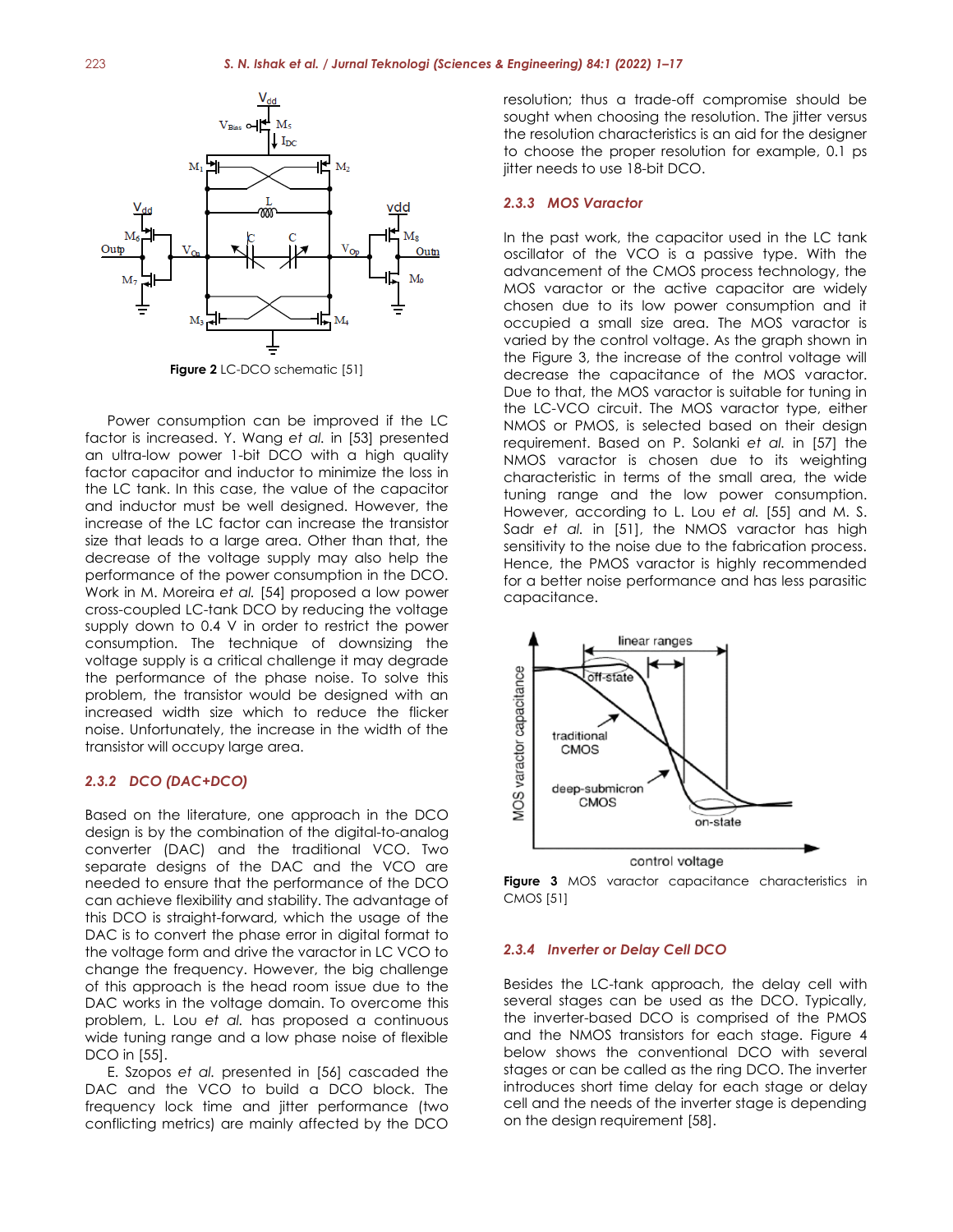

**Figure 4** The conventional of DCO ring topology [58]

S. Dabas and M. Kumar in [59] added the NMOS transistors as the switching network which control the DCO bit and placed them in between the supply voltage and the CMOS inverter delay stage. The resistance posed by the switching network and the inverter offered by each stage is determined by the input vector applied which in turn determines the DCO output oscillation frequency. From this study, the use of the inverter stage will affect the performance of the power consumption and the output frequency range.

S. Pahlavan *et al*. in [60] introduced a differential ring oscillator with a delay element for the DCO that can work at two different frequency bands and is powered by the digital selection mode. The design achieved a lower and a higher power consumption at a lower and a higher frequency band respectively. Thus, this proposed design may only be suitable for low frequency multi-standard applications.

C. Yuan *et al.* in [61] presented a 2-stage differential ring oscillator with an inverter-based delay cells, a resistor-triode load and a weak cross-coupled latch cell to cancel the power supply noise. The proposed technique does not require the analog design and does not reduce voltage headroom. This technique minimally affects the phase noise only at large frequency offset, where its contribution to the integrated jitter is minimal. A proof-of-concept prototype DCO can withstand 50 mVpp excursions on the supply with less than 10% frequency pushing.

D. Sheng *et al*. in [62] presented a delay cell with the NAND gate approach as shown in Figure 5. The proposed multi-stage design is not only occupied a smaller silicon area, but also has a higher delay resolution. Furthermore, because the proposed design can migrate to a different process easily, it can decrease the design turn-around-time and the design effort significantly. As a result, it is very suitable for system-level integration and System-on-Chip (SoC) applications.



**Figure 5** NAND gate approach of delay cell [62]

P. Bisiaux *et al.* in [63] presented the five stages differential amplifiers as the inverters or the delay cells and a bias circuit with a stable voltage output as shown as Figure 6. This design preferred delay cells based on differential current logic instead of voltage logic to minimize power supply variation noise. The hybrid of the binary to thermometer code block and the frequency control block (FCB) in this proposed design has achieved a high resolution and has minimized the mismatch effect.



**Figure 6** The five stages differential amplifiers delay cells [63]

S. Selvaraj *et al.* in [64] proposed a DCO by using four delay cells with a cross-coupled inverter architecture to improve the phase noise and jitter performance. The DCO composed of the combination of the DAC and the ring oscillator along with the output differential buffer as shown as Figure 7. The proposed design achieved high stability, high efficiency and, wide operating frequency range performance, and also the ability to generate multiphase signals. The state-of-art of the DCO scheme is summarized as shown as Table 2 by differentiate the advantages and its design challenge.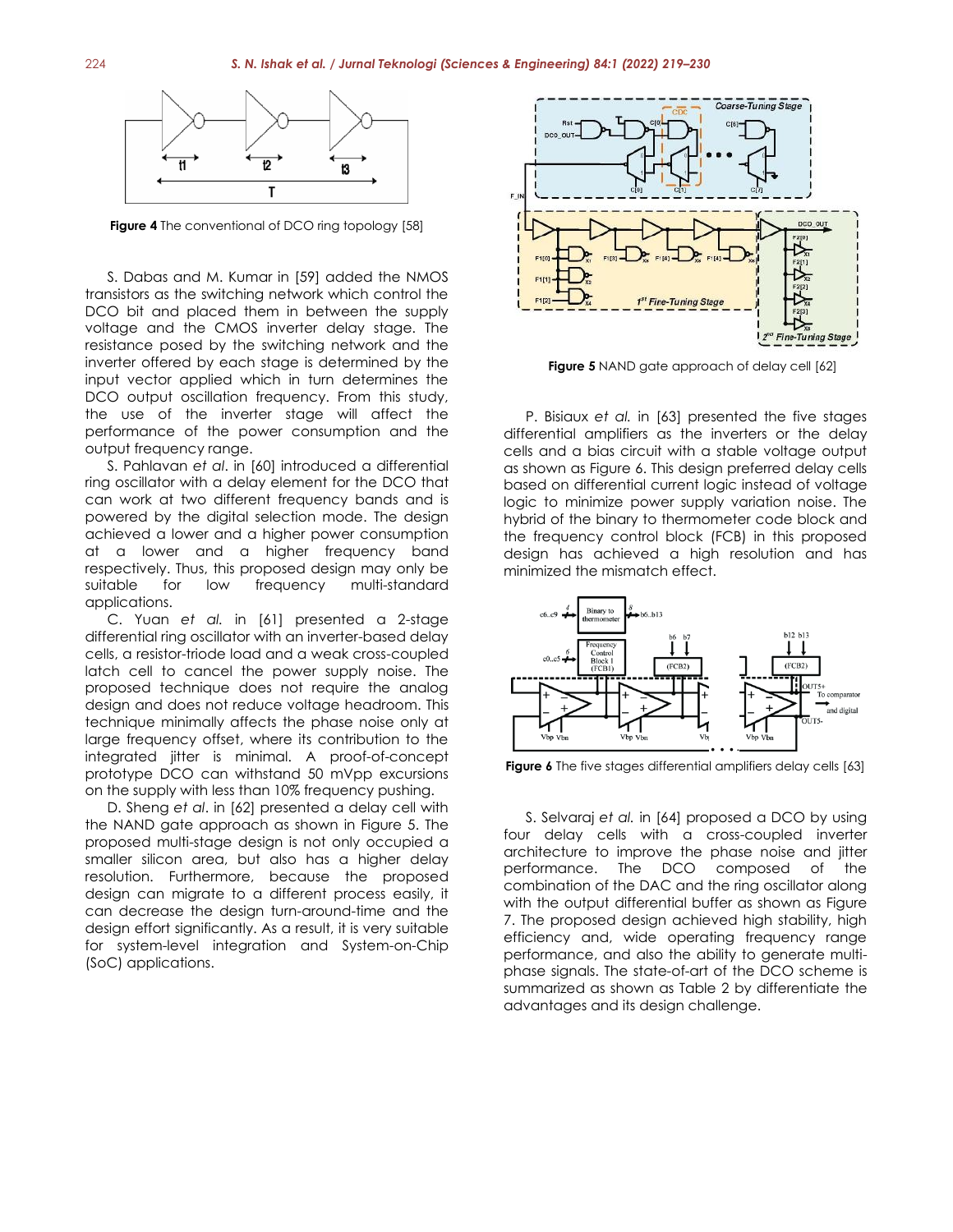

**Figure 7** S. Selvaraj *et al*. proposed the DCO design in [64]

# **3.0 DISCUSSION**

Generally, an ADPLL consists of a phase detector, a loop filter and a controlled oscillator with all-digital format. Recently, various designs are approached by numerous researchers in order to improve performance of the local oscillator in terms power consumption, phase noise, chip area, and cost. Based on the reviewed literature, the CMOS scaling is the most challenging design stage for the local oscillator because the circuit has to minimize to nanometres size. The component has to be designed meticulously in order to maintain the local oscillator performance.

The advantages and the applications of the state-of-art ADPLL are shown in Table 3. The reported ADPLLs are conducted from 2016 to 2020. From the Table 3, there are two major blocks that have been approached, which is the PFD and the DCO blocks. The use of the TDC as the phase detector is gaining popularity due to its simpler design and easier implementation. However, some researchers found that the full range TDC used can cause higher power consumption. The combination of the DTC with the TDC is proposed to reduce the power consumption and to increase the phase noise performance due to

their high linearity in the design. The other approach of PFD design, the TDC-less such as in [42] and the combination of bang-bang PFD with TDC such as in [43] are quite impressive since both approaches offered less power consumption and smaller occupied area.

**Table 2** The summary of the DCO advantages and challenges

| Ref                                       | <b>DCO</b><br>state-<br>of-art         | <b>Advantages</b>                                                                                                                                                  | <b>Challenges</b>                                                                                                                            |
|-------------------------------------------|----------------------------------------|--------------------------------------------------------------------------------------------------------------------------------------------------------------------|----------------------------------------------------------------------------------------------------------------------------------------------|
| [50]<br>[5]<br>$[52]$<br>$[53]$<br>$[54]$ | LC<br><b>DCO</b>                       | • Low power<br>consumption.<br>• Good phase noise<br>performance.                                                                                                  | • Large LC factor<br>and transistor size<br>increase chip size.<br>• Proper value of<br>LC is needed to<br>design.<br>• Difficult to design. |
| [55]<br>[56]                              | <b>DAC</b><br>with LC<br><b>VCO</b>    | • Straight forward<br>flow design.<br>• Low phase noise<br>• Wide tuning range                                                                                     | • Head room issue<br>• Need proper<br>parameter on<br>resolution design                                                                      |
| [5]<br>[55]<br>$[57]$<br>[65]             | <b>MOS</b><br>Varact<br><b>or</b>      | • Low power<br>consumption<br>• Occupy small area.<br>• Suitable for LC-VCO<br>circuit and<br>inverter/delay cell.                                                 | • High sensitivity to<br>the noise.                                                                                                          |
| [59]<br>[6]<br>[62]<br>[63]<br>[64]       | Inverter<br><b>or</b><br>delay<br>cell | • Decrease design<br>effort<br>• High resolution<br>$\bullet$ Minimize mismatch<br>effect<br>• High stability and<br>high efficiency<br>• Wide frequency<br>tuning | • High power<br>consumption at<br>high operating<br>frequency                                                                                |

| <b>Table 3 ADPLL review</b> |  |
|-----------------------------|--|
|                             |  |

| ADPLL state-of-art<br>Year,<br><b>Ref</b> |                                                                     | Achievement                                                                                                                  | <b>Application</b>                      |  |
|-------------------------------------------|---------------------------------------------------------------------|------------------------------------------------------------------------------------------------------------------------------|-----------------------------------------|--|
| 2016, [29]                                | Dynamic supply voltage<br>Frequency estimation TDC-<br>embedded DCO | Fast settling time<br>$\bullet$<br>High energy efficiency<br>٠<br>Low power consumption<br>٠<br>Small chip area<br>$\bullet$ | Battery-powered smart sensing<br>device |  |
| 2016, [30]                                | Dynamic supply voltage                                              | Fast lock-in time<br>$\bullet$<br>High efficiency<br>٠<br>Low power consumption<br>Small chip area<br>$\bullet$              | Low-voltage system                      |  |
| 2016, [32]                                | Multi-phase scheme technique at<br>TDC and DCO                      | Save area<br>$\bullet$<br>Low power consumption at high<br>$\bullet$<br>frequency                                            | Low-voltage system                      |  |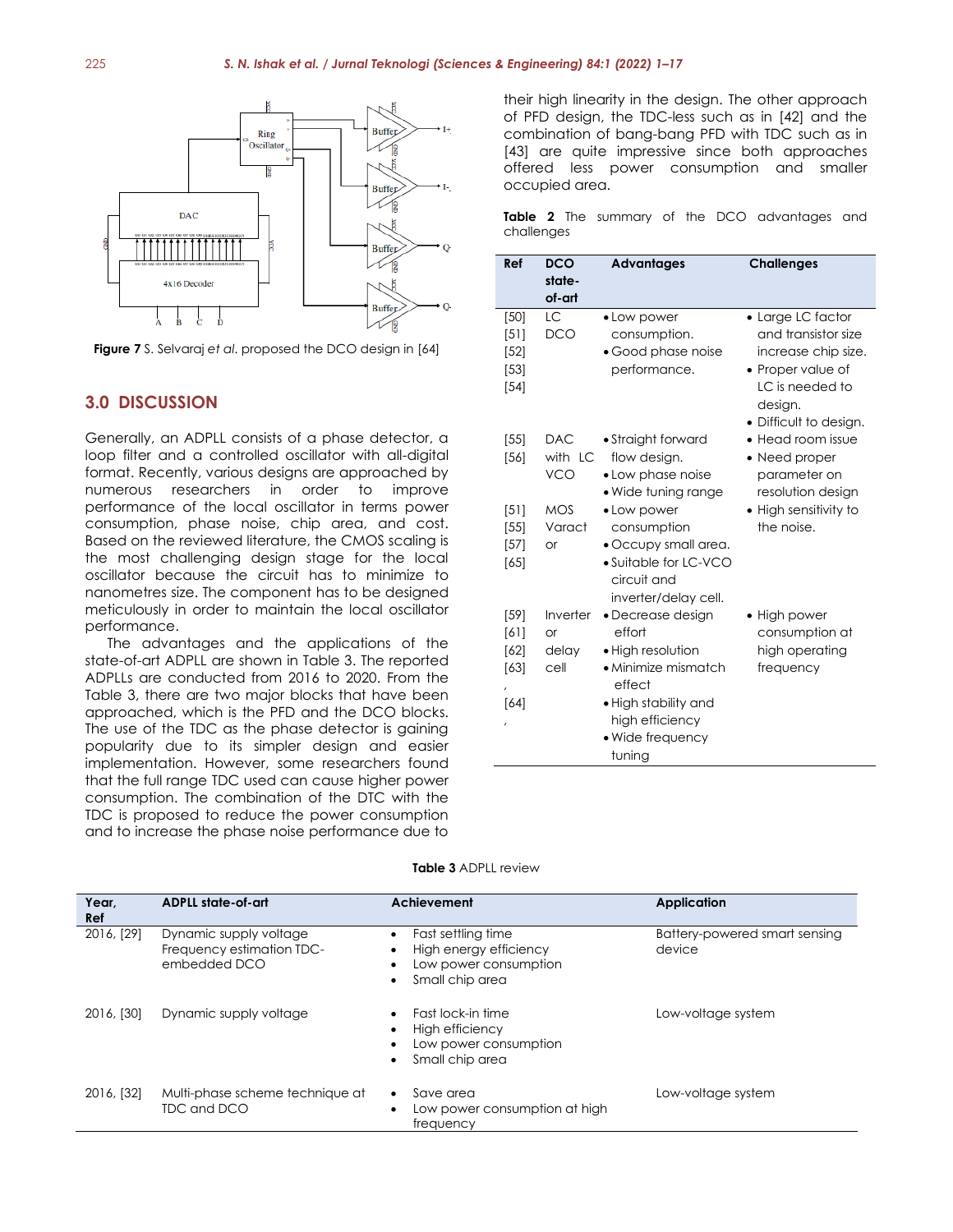| Year,<br>Ref | <b>ADPLL state-of-art</b>                                                                                 | <b>Achievement</b>                                                                                                                                                            | <b>Application</b>                                 |  |
|--------------|-----------------------------------------------------------------------------------------------------------|-------------------------------------------------------------------------------------------------------------------------------------------------------------------------------|----------------------------------------------------|--|
| 2016, [33]   | The combinational of PFD with<br>controller.<br>Delta-sigma modulator DCO<br>Phase interpolator as filter | Low power consumption<br>$\bullet$<br><b>High stability</b><br>$\bullet$<br>High frequency resolution<br>$\bullet$<br>Fast settling time<br>٠<br>Low phase noise<br>$\bullet$ | Medical implantable<br>transceiver (MICS)          |  |
| 2016, [34]   | Phase-frequency-error<br>compensation technique                                                           | Improved jitter performance<br>$\bullet$<br>Fast acquisition time                                                                                                             | Dynamic frequency scaling                          |  |
| 2016, [38]   | ADC used instead of TDC                                                                                   | Low power consumption.<br>$\bullet$<br>High resolution of phase digitization<br>$\bullet$                                                                                     | Internet-of-Things (IoTs) device                   |  |
| 2016, [46]   | Model predictive control (MPC)<br>loop filter                                                             | Fast transient response<br>٠                                                                                                                                                  | Wireless system                                    |  |
| 2017, [31]   | Switched-capacitor doubler                                                                                | Low voltage supply is needed.<br>Low power device                                                                                                                             | Bluetooth low energy                               |  |
| 2017, [39]   | DTC-assisted TDC                                                                                          | High resolution noise shaping<br><b>High linearity</b><br>Low band noise                                                                                                      | RF system-on-chip (SoC)                            |  |
| 2018, [40]   | DTC-assisted TDC                                                                                          | Occupied small area<br>Good jitter performance<br>٠<br>Low power operation<br>٠                                                                                               | BLE, Zigbee. And WPAN/WBAN                         |  |
| 2019, [37]   | Interpolating TDC and LC tank<br><b>DCO</b>                                                               | Ultra-low power<br>٠<br>Occupied small area<br>٠<br>Good jitter performance<br>$\bullet$                                                                                      | 802.11 ac standard                                 |  |
| 2019, [41]   | DTC-assisted TDC                                                                                          | Good in-band phase noise<br>Improved jitter performance<br>Reduced locking time<br>٠                                                                                          | Narrow-band loT                                    |  |
| 2019, [42]   | Capacitively boosted differential<br>ring oscillator DCO, TDC-less                                        | Ultra-low area<br>Low power consumption                                                                                                                                       | <b>Biomedical implant SoC</b>                      |  |
| 2020, [43]   | Foreground LMS algorithm-based<br>calibration method                                                      | Low power<br>Low jitter<br>PVT robust<br>$\bullet$                                                                                                                            | SoC and battery-powered<br>high-speed applications |  |

The DCO design is more crucial as compared to the phase detector because the DCO is the heart of the ADPLL system. Table 4 shows a list of the DCO cores of the ADPLL and their performance reported from year 2016 to 2020. Commonly, there are two types of the DCO approach: LC tank and delay cell based. The selection of DCO type is based on the desired performances. From Table 4, the performance of the DCO is evaluated by the CMOS scaling technology process, the frequency tuning range, the supply voltage, the power consumption, the figure-of-merit (FoM) and the occupied area. Based on the reviewed, LC tank oscillator is widely used by many researchers as compared to the delay cell element because of its better phase noise performance. Nevertheless, the frequency tuning range of LC tank is limited, and meticulous design is needed. Research works in [51] and other LC tank work need some specific value of LC in order to design the LC tank based on the desired frequency

tuning range. This means that the LC tank oscillator is not flexible as changing the oscillation frequency will require redesigning the circuit again. Opposite to the delay cell based DCO, which can produce large frequency tuning and it is easy to design but it consumes more power at high frequency range. In 180 nm CMOS technology at low frequency range, LC tank DCO work in [57] offered almost 30% better power consumption when compared to delay cell work in [60]. However, the time to design the delay cell unit is saved, which decreases the design complexity compared to LC tank. D. Sheng *et al*. in [62] has been presented a multi-stage delay cell which is not only occupied 0.0018 mm<sup>2</sup> die area, but also has a higher delay resolution. In addition, the proposed design can be moved to a different process easily, as well as decreases the design time and the design complexity significantly.

In terms of area, the LC oscillator occupied more area compared to delay cell oscillator. We can see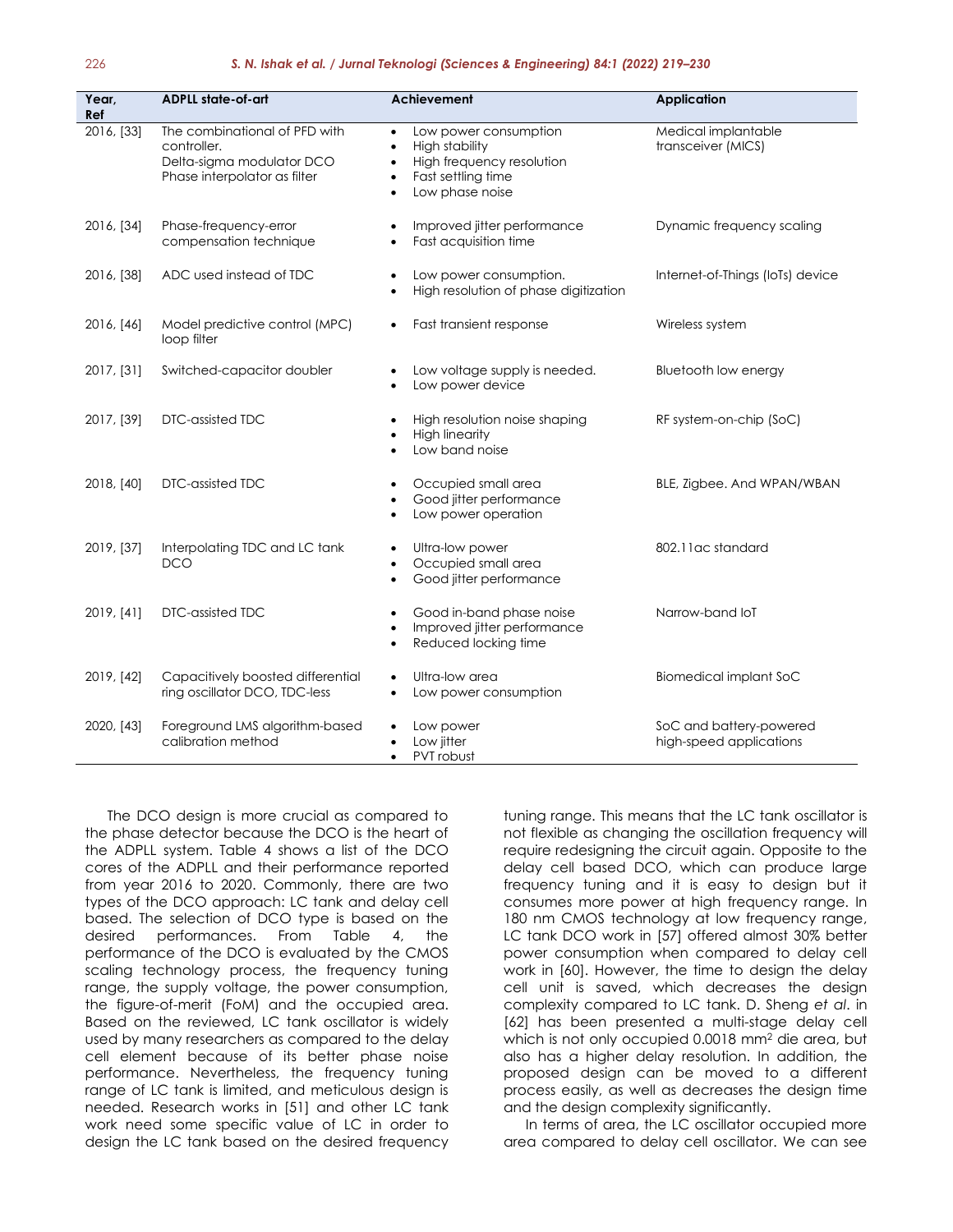from the Table 4, in 65nm CMOS technology, the delay cell-based DCO used in work [64] offered very small occupied area when compared to LC tankbased DCO used in [50]. Work research in [54] offered the lowest voltage supply for DCO circuit and followed by [53] and [61] which used supply less than

1 V. The voltage supply is another design challenge because the low supply can reduce the power consumption of the device. Energy harvester circuit is another option to power up the local oscillator. Hence, the limited power supply can be saved up more.

|  | <b>Table 4</b> DCO review |  |
|--|---------------------------|--|
|--|---------------------------|--|

| Year, Ref  | DCO core   | <b>CMOS</b> | Freg. Range.   | Supply (V) | Power (mW) | FoM $(dBc/Hz)$ | <b>Die</b><br>Area |
|------------|------------|-------------|----------------|------------|------------|----------------|--------------------|
|            |            | (nm)        | (GHz)          |            |            |                | (mm <sup>2</sup> ) |
| 2016, [51] | LC tank    | 90          | $10 - 10.7$    | 1.2        | 4.9        | $-189$         | n/a                |
| 2016, [55] | LC tank    | 65          | 13.69 – 15.93  | 1.2        | 16.5       | $-169.6$       | n/a                |
| 2016, [60] | Delay cell | 180         | 1.39–1.452     | 1.8        | 10.1       | n/a            | n/a                |
| 2017, [66] | LC tank    | 28          | $39.3 - 42.9$  | 1.0        | 10.5       | $-180$         | 0.08               |
| 2018, [57] | LC tank    | 180         | $2.28 - 2.74$  | 1.8        | 6.33       | n/a            | 0.03               |
| 2019, [50] | LC tank    | 65          | $5.2 - 5.8$    | 1.2        | 2.52       | $-183.77$      | 0.28               |
| 2019, [52] | LC tank    | 130         | $1.8 - 2.6$    | 1.1        | 5.3        | $-150$         | 0.003              |
| 2019, [53] | LC tank    | 65          | $74.1 - 76.7$  | 0.75       | 3.15       | 164.62         | 0.056              |
| 2019, [54] | LC tank    | 40          | $1.8 - 1.86$   | 0.4        | 0.38       | n/a            | 0.46               |
| 2019, [61] | Delay cell | 65          | $0.9 - 1.4$    | 0.85       | 2.45       | n/a            | 0.0189             |
| 2019, [67] | LC tank    | 180         | $12.4 - 12.6$  | n/a        | n/a        | n/a            | n/a                |
| 2020, [62] | Delay cell | 180         | $0.16 - 0.346$ | 1.8        | 0.525      | n/a            | 0.0018             |
| 2020, [63] | Delay Cell | 28          | $1.13 - 1.54$  | 1.0        | 0.84       | $-135.5$       | 0.0056             |
| 2020, [64] | Delay cell | 65          | $1.8 - 2.2$    | 1.2        | 1.6        | $-219.2$       | 0.00037            |

# **4.0 CONCLUSION**

An ADPLL for the RF transceiver becoming popular among researchers due to the benefits of the CMOS technology process. In this work, the state-of-art of the ADPLL is reviewed based on its performance in terms of the design configuration and its suitable application. Based on the state-of-art ADPLL, the low voltage supply has improved the power consumption performance of the application. As for the PFD, the used of the TDC-less technique can reduce the power consumption and the die area. Furthermore, the DCO design is the more critical as compared to PFD. Hence, the review had focused on the current design topologies development of the DCO based on the type of the DCO core, either the LC tank or the delay cell element, the power performance, and the die area. It is found that, the selection of the DCO type is depending on the application design requirements. The LC DCO can give lower phase noise performance, but the design is more complex. As for a simpler and easier design, the delay cell element can be adopted in the DCO. However, the design challenge of the delay cell DCO is to maintain the low power consumption at high operating frequency. The delay cell DCO also can achieve wide tuning frequency ranges as compared to the LC DCO. Thus, for the future work of the local ADPLL RFID transceiver, the low voltage supply should be considered, and the TDC-less phase detector should be adopted to achieve smaller area and lower power consumption. The delay cell should be designed for the DCO for because of its simpler

implementation and it consumed smaller area while maintaining the low power consumption at high operating frequency.

# **Acknowledgement**

This work is funded by Ministry of Education Malaysia under grant (FRGS/1/2018/TK04/UKM/02/1) and AKU254:HICoE (Fasa II) 'MEMS for Biomedical Devices (artificial kidney)'.

# **References**

- [1] Izza, S., M. Benssalah, and K. Drouiche. 2021. An Enhanced Scalable and Secure RFID Authentication Protocol for WBAN within an IoT Environment. *J. Inf. Secur. Appl.* 58. DOI: 10.1016/j.jisa.2020.102705.
- [2] Xie, S., F. Zhang, and R. Cheng. 2021. Security Enhanced RFID Authentication Protocols for Healthcare Environment. *Wirel. Pers. Commun.* 117(1): 71-86. DOI: 10.1007/s11277- 020-07042-6.
- [3] Dey, S., R. Bhattacharyya, S. E. Sarma, and N. C. Karmakar. 2021. A Novel 'Smart Skin' Sensor for Chipless RFID-Based Structural Health Monitoring Applications. *IEEE Internet Things J.* 8(5): 3955-3971. DOI: 10.1109/JIOT.2020.3026729.
- [4] Cai, M., and S. Mirrabbasi. 2021. A Self-sustained Smart Monitoring Platform for Capacitive De-Ionization Cell in Wireless Sensor Network. *IEEE Trans. Ind. Electron*. 68(5): 4164-4172. DOI: 10.1109/TIE.2020.2982104.
- [5] Rohei, M. S., E. Salwana, N. B. A. K. Shah, and A. S. Kakar. 2021. Design and Testing of an Epidermal RFID Mechanism in a Smart Indoor Human Tracking System. *IEEE Sens. J.* 21(4): 5476-5486. DOI: 10.1109/JSEN.2020.3036233.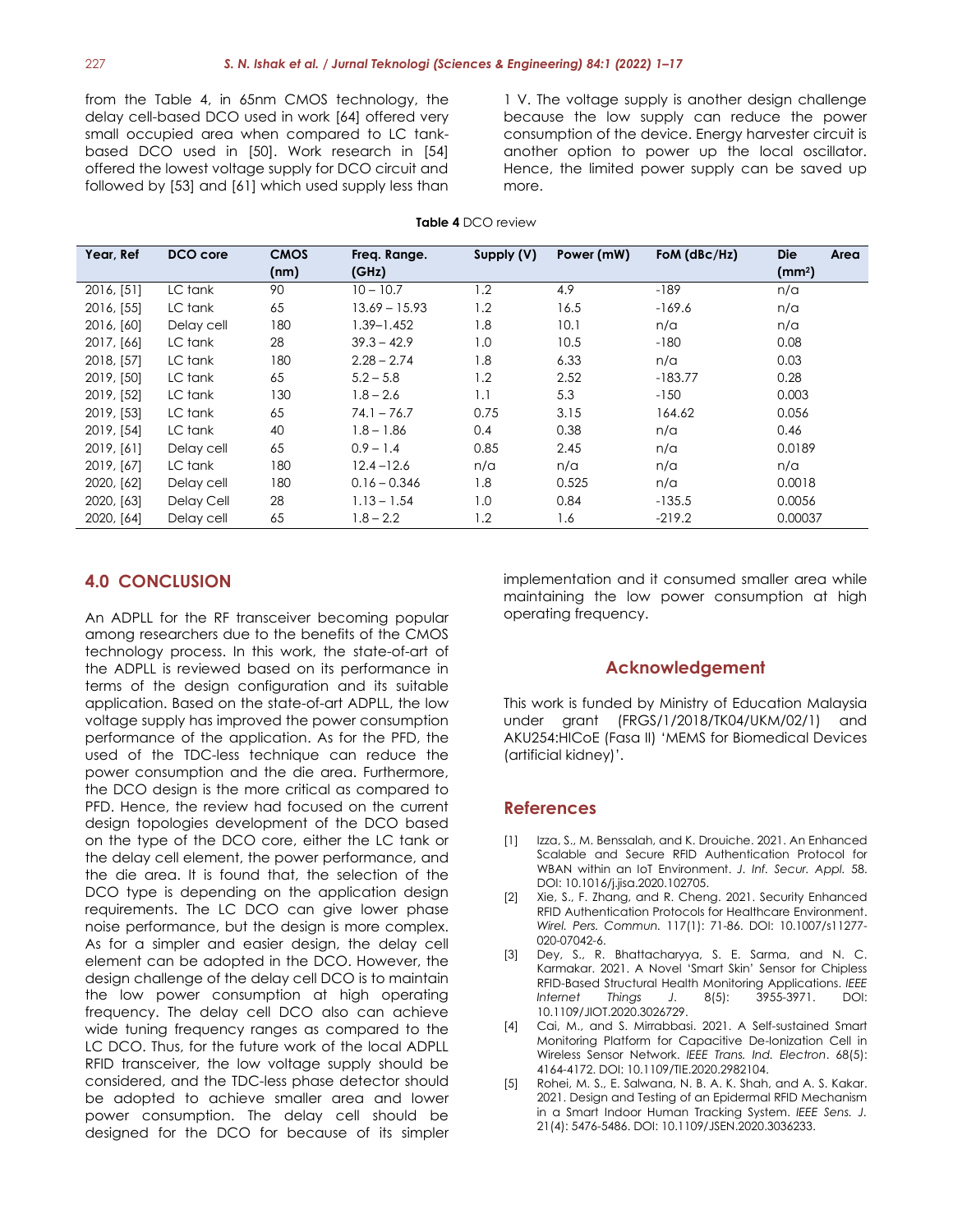- [6] Caldero, P., M. Gareis, and M. Vossiek. 2021. High-Accuracy 3D SAW RFID Tag Localization Using a Multi-Antenna Mobile Robot Based Synthetic Aperture Approach. *2020 50th European Microwave Conference, EuMC 2020*. 698-701. DOI: 10.23919/EuMC48046.2021.9338123.
- [7] Motroni, A., A. Buffi, P. Nepa, and B. Tellini. 2021. Sensor-Fusion and Tracking Method for Indoor Vehicles with Low-Density UHF-RFID Tags. *IEEE Trans. Instrum. Meas.* 70. DOI: 10.1109/TIM.2020.3027926.
- [8] Xu, S., J. Chen, M. Wu, and C. Zhao. 2021. E-Commerce Supply Chain Process Optimization based on Wholeprocess Sharing of Internet of Things Identification Technology. *C. - Comput. Model. Eng. Sci*. 126(2): 843-854. DOI: 10.32604/cmes.2021.014265.
- [9] Damanik, I. A. V., R. D. Rumbara, and N. Juhana. 2020. Online Monitoring for Processes and Condition of a Machine using Smart Management Card. *IOP Conference Series: Materials Science and Engineering*. 980(1). DOI: 10.1088/1757-899X/980/1/012047.
- [10] Vallabhuni, R. R., S. Lakshmanachari, G. Avanthi, and V. Vijay. 2020. Smart Cart Shopping System with an RFID Interface for Human Assistance. *Proceedings of the 3rd International Conference on Intelligent Sustainable Systems, ICISS 2020*. 165-169. DOI: 10.1109/ICISS49785.2020.9316102.
- [11] Gope, P., O. Millwood, and N. Saxena. 2021. A Provably Secure Authentication Scheme for RFID-enabled UAV Applications. *Comput. Commun*. 166: 19-25. DOI: 10.1016/j.comcom.2020.11.009.
- [12] Tengku Mohamad, T. N., J. Sampe, M. Islam, and D. Berhanuddin. 2017. Architecture of Micro Energy Harvesting Using Hybrid Input of RF, Thermal and Vibration for Semi- Active RFID Tag. *Eng. J.* 21: 183-197.
- [13] Song, H.-J., S. Yoo, and H. Yoo. 2010. Implementation of HF Multi-standard RFID Transceiver for Compact Mobile Devices. *2010 IEEE International Conference of Electron Devices and Solid-State Circuits (EDSSC)*. 1-4. DOI: 10.1109/EDSSC.2010.5713700.
- [14] [Wang,](https://ieeexplore-ieee-org.ezplib.ukm.my/author/37086057301) K., C. [Zhang,](https://ieeexplore-ieee-org.ezplib.ukm.my/author/37085454324) Y. [Zhang,](https://ieeexplore-ieee-org.ezplib.ukm.my/author/37086033597) [X.](https://ieeexplore-ieee-org.ezplib.ukm.my/author/37086031608) Ji, Y. [Zhang,](https://ieeexplore-ieee-org.ezplib.ukm.my/author/37086033609) F. [Yuan,](https://ieeexplore-ieee-org.ezplib.ukm.my/author/37086036253) and Y. [Guo.](https://ieeexplore-ieee-org.ezplib.ukm.my/author/37085467083) 2016. A Monolithic UHF RFID Transceiver for Mobile UHF RFID Readers. *2016 International Conference on Integrated Circuits and Microsystems (ICICM)*. 154-158. DOI: 10.1109/ICAM.2016.7813583.
- [15] Bhuiyan, M. A. S., M. B. I. Reaz, J. Jalil, L. F. Rahman, and T. G. Chang. 2015. A Compact Transmit/receive Switch for 2.4 GHz Reader-less Active RFID Tag Transceiver. *J. Cent. South Univ*. 22(2): 546-551. DOI: 10.1007/s11771-015-2554-2.
- [16] Qi, C., J. D. Griffin, and G. D. Durgin. 2018. Low-power and Compact Microwave RFID Reader for Sensing Applications in Space. *2018 IEEE International Conference on RFID Technology & Application (RFID-TA)*. 1-6. DOI: 10.1109/RFID-TA.2018.8552823.
- [17] Sampe, J. and M. Othman. 2008. Fast Detection Anticollision Algorithm for RFID System Implemented On-chip. *J. Appl. Sci.* 8(7): 1315-1319. DOI: 10.3923/jas.2008.1315.1319.
- [18] Bredendiek, C., D. A. Funke, J. Schöpfel, V. Kloubert, B. Welp, and K. Aufinger. 2018. A 61-GHz SiGe Transceiver Frontend for Energy and Data Transmission of Passive RFID Single-Chip Tags with Integrated Antennas. *IEEE J. Solid-State Circuits*. 53(9): 2441-2453. DOI: 10.1109/JSSC.2018.2843348.
- [19] Bae, J., S. Radhapuram, I. Jo, T. Kihara, and T. Matsuoka. 2015. A Low-voltage Design of Controller-based ADPLL for Implantable Biomedical Devices. *2015 IEEE Biomedical Circuits and Systems Conference (BioCAS)*. 1-4. DOI: 10.1109/BioCAS.2015.7348405.
- [20] Wang, Y., G. Wang, and W. Liu. 2011. Design and Implementation of the RF Front-end All-digital Phaselocked Loop in the UHF RFID Reader. *Key Engineering Materials*. 474-476. 63-68. DOI: 10.4028/www.scientific.net/KEM.474-476.63.
- [21] Badal, M. T. I., M. J. Alam, M. B. I. Reaz, M. S. Bhuiyan, and

N. A. Jahan. 2019. High-resolution Time to Digital Converter in 0.13 μm CMOS Process for RFID Phase Locked Loop. *J. Eng. Sci. Technol.* 14(4): 1776-1788.

- [22] Jalil, J., M. B. I. Reaz, L. F. Rahman, and M. Marufuzzaman. 2012. Differential Ring Oscillator based voltage Control Oscillator for Readerless RFID Transponder. *2012 4th International Conference on Intelligent and Advanced Systems (ICIAS2012)*. 2: 807-810. DOI: 10.1109/ICIAS.2012.6306124.
- [23] Akhmetov, D. B. A., S. Korotkov, and I. A. Rumyancev. 2018. 2.4-2.5 GHz Fractional-N Frequency Synthesizer with Integrated VCO in 0.18 um CMOS for RFID Systems. *2018 IEEE International Conference on Electrical Engineering and Photonics (EExPolytech)*. 64-68. DOI: 10.1109/EExPolytech.2018.8564373.
- [24] Dunning, J., G. Garcia, J. Lundberg, and E. Nuckolls. 1995. An All-digital Phase-locked Loop with 50-cycle Lock Time Suitable for High-performance Microprocessors. *IEEE J. Solid-State Circuits*. 30(4): 412-422. DOI: 10.1109/4.375961.
- [25] Cheng, K.-H. and Y.-J. Chen. 2001. A Novel All Digital Phase Locked Loop (ADPLL) with Ultra Fast Locked Time and High Oscillation Frequency. *Proceedings 14th Annual IEEE International ASIC/SOC Conference (IEEE Cat. No.01TH8558)*. 139-143. DOI: 10.1109/ASIC.2001.954687.
- [26] [Staszewski,](https://ieeexplore-ieee-org.ezplib.ukm.my/author/37275680800) R. B., J. [L. Wallberg,](https://ieeexplore-ieee-org.ezplib.ukm.my/author/37275665300) [S. Rezeq,](https://ieeexplore-ieee-org.ezplib.ukm.my/author/37393183200) [C.-M.](https://ieeexplore-ieee-org.ezplib.ukm.my/author/37275672100) Hung[, O.](https://ieeexplore-ieee-org.ezplib.ukm.my/author/37275567800) E. [Eliezer,](https://ieeexplore-ieee-org.ezplib.ukm.my/author/37275567800) S. [K. Vemulapalli,](https://ieeexplore-ieee-org.ezplib.ukm.my/author/37326084600) [C. Fernando,](https://ieeexplore-ieee-org.ezplib.ukm.my/author/37275663300) [K. Maggio,](https://ieeexplore-ieee-org.ezplib.ukm.my/author/37275662100) [R.](https://ieeexplore-ieee-org.ezplib.ukm.my/author/37275680900)  [Staszewski,](https://ieeexplore-ieee-org.ezplib.ukm.my/author/37275680900) [N. Barton,](https://ieeexplore-ieee-org.ezplib.ukm.my/author/37284019700) [M.-C.](https://ieeexplore-ieee-org.ezplib.ukm.my/author/37279705300) Lee, [P. Cruise,](https://ieeexplore-ieee-org.ezplib.ukm.my/author/37295962400) [M. Entezari,](https://ieeexplore-ieee-org.ezplib.ukm.my/author/37294634300) [K.](https://ieeexplore-ieee-org.ezplib.ukm.my/author/37275679000)  [Muhammad,](https://ieeexplore-ieee-org.ezplib.ukm.my/author/37275679000) and [D. Leipold.](https://ieeexplore-ieee-org.ezplib.ukm.my/author/37275675400) 2005. All-digital PLL and Transmitter for Mobile Phones. *IEEE J. Solid-State Circuits*. 40(12): 2469-2482. DOI: 10.1109/JSSC.2005.857417.
- [27] Staszewski, R. B., C.-M. Hung, K. Maggio, J. Wallberg, D. Leipold, and P. T. Balsara. 2004. All-digital Phase-domain TX Frequency Synthesizer for Bluetooth Radios in 0.13 µm CMOS. *2004 IEEE International Solid-State Circuits Conference (IEEE Cat. No.04CH37519)*. 1: 272-527. DOI: 10.1109/ISSCC.2004.1332699.
- [28] Chung, C.-C. and C.-Y. Lee, "An all-digital phase-locked loop for high-speed clock generation," *IEEE J. Solid-State Circuits*, vol. 38, no. 2, pp. 347–351, 2003, doi: 10.1109/JSSC.2002.807398.
- [29] Chung, C., W. Su, and C. Lo. 2016. A 0.52/1 V Fast Lock-in ADPLL for Supporting Dynamic Voltage and Frequency Scaling. *IEEE Trans. Very Large Scale Integr. Syst.* 24(1): 408- 412. DOI: 10.1109/TVLSI.2015.2407370.
- [30] Chang, C. W., K. Y. Chang, Y. H. Chu, and S. J. Jou. 2016. Near-threshold all-digital PLL with Dynamic Voltage Scaling Power Management. *Electron. Lett.* 52(2): 109-110. DOI: 10.1049/el.2015.2672.
- [31] [Kuo,](https://ieeexplore-ieee-org.ezplib.ukm.my/author/38577745600) F.-W., S. [Pourmousavian,](https://ieeexplore-ieee-org.ezplib.ukm.my/author/37086196905) [T. Siriburanon,](https://ieeexplore-ieee-org.ezplib.ukm.my/author/37973770300) R. [Chen,](https://ieeexplore-ieee-org.ezplib.ukm.my/author/38023318900) [L.-C.](https://ieeexplore-ieee-org.ezplib.ukm.my/author/37301947400) [Cho,](https://ieeexplore-ieee-org.ezplib.ukm.my/author/37301947400) [C.-P.](https://ieeexplore-ieee-org.ezplib.ukm.my/author/37394977400) Jou, F.-L. [Hsueh,](https://ieeexplore-ieee-org.ezplib.ukm.my/author/37355868900) and [R.B. Staszewski.](https://ieeexplore-ieee-org.ezplib.ukm.my/author/37085446052) 2017. A 0.5V 1.6mW 2.4GHz fractional-N all-digital PLL for Bluetooth LE with PVT-insensitive TDC using switched-capacitor doubler in 28nm CMOS. *2017 Symposium on VLSI Circuits*. C178–C179. DOI: 10.23919/VLSIC.2017.8008472.
- [32] Tu, Y. H., J. C. Liu, K. H. Cheng, H. Y. Huang, and C. C. Hu. 2016. A 0.6-V 1.6-GHz 8-phase All Digital PLL using Multiphase based TDC. *IEICE Electron. EXPRESS*. 13(2). DOI: 10.1587/elex.12.20150950.
- [33] Bae, J., S. Radhapuram, I. Jo, W. Wang, T. Kihara, and T. Matsuoka. 2016. A Design of 0.7-V 400-MHz All-Digital Phase-Locked Loop for Implantable Biomedical Devices. *IEICE Trans. Electron*. E99.C 4: 431-439. DOI: 10.1587/transele.E99.C.431.
- [34] Ho, Y., and C. Yao. 2016. A Low-Jitter Fast-Locked All-Digital Phase-Locked Loop With Phase–Frequency-Error Compensation. *IEEE Trans. Very Large Scale Integr. Syst.* 24(5): 1984-1992. DOI: 10.1109/TVLSI.2015.2470545.
- [35] Ferreira, L., M. Moreira, B. Souza, S. Ferreira, F. Baumgratz, and S. Bampi. 2020. Review on the Evolution of Low-power and Highly-linear Time-to-Digital Converters - TDC. *2020 IEEE 11th Latin American Symposium on Circuits & Systems (LASCAS)*. 1-4. DOI: 10.1109/LASCAS45839.2020.9068950.
- [36] Balcioglu, Y. and G. Dundar. 2017. A 0.65-1.35 GHz Synthesizable All-digital Phase Locked Loop with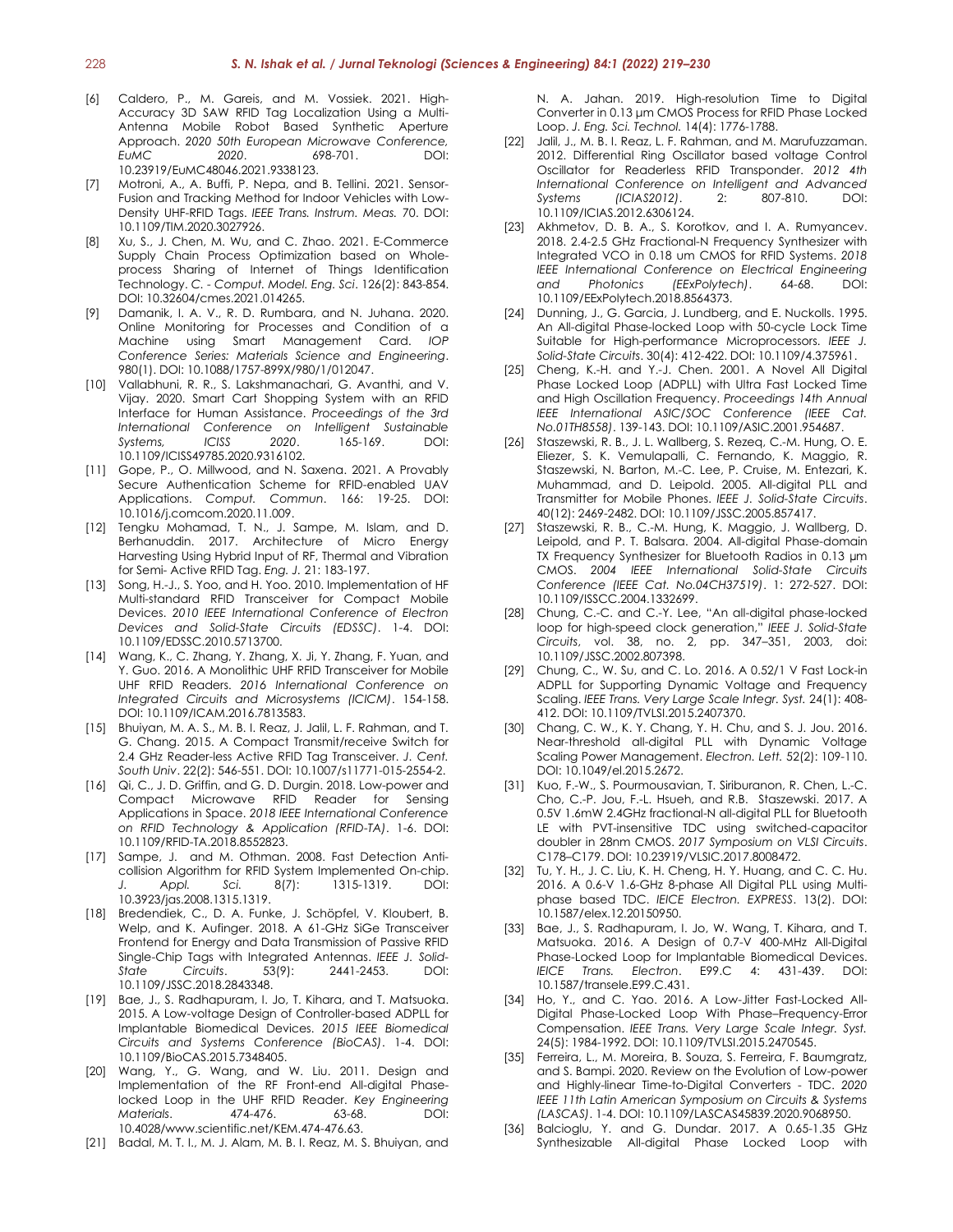Quantization Noise Suppressing Time-to-digital Converter. *TURKISH J. Electr. Eng. Comput. Sci*. 25(3): 2410-2423. DOI: 10.3906/elk-1601-185.

- [37] [Levinger,](https://ieeexplore-ieee-org.ezplib.ukm.my/author/37085530731) R., [E. Shumaker,](https://ieeexplore-ieee-org.ezplib.ukm.my/author/37085346071) [R. Levi,](https://ieeexplore-ieee-org.ezplib.ukm.my/author/37086520352) [N. Machluf,](https://ieeexplore-ieee-org.ezplib.ukm.my/author/37086830312) [S. Levin,](https://ieeexplore-ieee-org.ezplib.ukm.my/author/37086522089) [A.](https://ieeexplore-ieee-org.ezplib.ukm.my/author/37086833606)  [Farber,](https://ieeexplore-ieee-org.ezplib.ukm.my/author/37086833606) and [G. Horovitz.](https://ieeexplore-ieee-org.ezplib.ukm.my/author/37564610300) 2019. A Compact 3.9-4.7 GHz, 0.82 mW All-Digital PLL with 543 fs RMS Jitter in 28 nm CMOS. *2019 IEEE 19th Topical Meeting on Silicon Monolithic Integrated Circuits in RF Systems (SiRF)*. 1-4. DOI: 10.1109/SIRF.2019.8709087.
- [38] [Siriburanon,](https://ieeexplore-ieee-org.ezplib.ukm.my/author/37973770300) T., S. [Kondo,](https://ieeexplore-ieee-org.ezplib.ukm.my/author/37085383785) K. [Kimura,](https://ieeexplore-ieee-org.ezplib.ukm.my/author/37085365770) [T. Ueno,](https://ieeexplore-ieee-org.ezplib.ukm.my/author/37085398190) S. [Kawashima,](https://ieeexplore-ieee-org.ezplib.ukm.my/author/37088712693) T. [Kaneko,](https://ieeexplore-ieee-org.ezplib.ukm.my/author/37085810668) W. [Deng,](https://ieeexplore-ieee-org.ezplib.ukm.my/author/37714500300) M. [Miyahara,](https://ieeexplore-ieee-org.ezplib.ukm.my/author/37407974100) K. [Okada,](https://ieeexplore-ieee-org.ezplib.ukm.my/author/37086700552) and [A.](https://ieeexplore-ieee-org.ezplib.ukm.my/author/37280639100) [Matsuzawa.](https://ieeexplore-ieee-org.ezplib.ukm.my/author/37280639100) 2016. A 2.2 GHz -242 dB-FOM 4.2 mW ADC-PLL Using Digital Sub-Sampling Architecture. *IEEE J. Solid-State Circuits*. 51(6): 1385-1397. DOI: 10.1109/JSSC.2016.2546304.
- [39] Wu, Y., M. Shahmohammadi, Y. Chen, P. Lu, and R. B. Staszewski. 2017. A 3.5–6.8-GHz Wide-Bandwidth DTC-Assisted Fractional-N All-Digital PLL With a MASH Delta-Sigma TDC for Low In-Band Phase Noise. *IEEE J. Solid-State Circuits*. 52(7): 1885-1903. DOI: 10.1109/JSSC.2017.2682841.
- [40] Liu, H., D. Tang, Z. Sun, W. Deng, H. Ngo, K. Okada, and A. Matsuzawa. 2018. A 0.98 mW fractional-N ADPLL using 10b Isolated Constant-slope DTC with FOM of −246dB for IoT Applications in 65 nm CMOS. *2018 IEEE International Solid - State Circuits Conference - (ISSCC)*. 246-248. DOI: 10.1109/ISSCC.2018.8310276.
- [41] Yan, N., L. Ma, Y. Xu, S. Chen, X. Liu, J. Xiang, and H. Min. 2019. A Low Power All-Digital PLL With −40dBc In-Band Fractional Spur Suppression for NB-IoT Applications. *IEEE Access*. 7: 7897-7904. DOI: 10.1109/ACCESS.2018.2890073.
- [42] Ramaswami Palaniappan, A. and L. Siek. 2019. A TDC-less all-digital Phase Locked Loop for Medical Implant Applications. *Microprocess. Microsyst.* 69: 168-178. DOI: https://doi.org/10.1016/j.micpro.2019.06.008.
- [43] Sahani, J. K., A. Singh, and A. Agarwal. 2020. A Fast Locking and Low Jitter Hybrid ADPLL Architecture with Bang Bang PFD and PVT Calibrated Flash TDC. *AEU - Int. J. Electron. Commun*. 124: 153344. DOI: https://doi.org/10.1016/j.aeue.2020.153344.
- [44] Dinesh, R. and R. Marimuthu. 2020. A Wide Range High Resolution Digital Controlled Oscillator with High Precision Time to Digital Convertor for Optimal Sampling Digital PLL. *Microprocess. Microsyst*. 74: 103013. DOI: https://doi.org/10.1016/j.micpro.2020.103013.
- [45] Yang, W.-B., H.-H. Wang, H.-I. Chang, and Y.-L. Lo. 2020. A Fast-locking All-digital PLL with Dynamic Loop Gain Control and Phase Self-Alignment Mechanism for sub-GHz IoT Applications. *Jpn. J. Appl. Phys.* 59(SG). DOI: 10.35848/1347-4065/ab7276.
- [46] Sayadi, M. and E. Farshidi. 2016. A Fast Locked and Low Phase Noise All-digital Phase Locked Loop based on Model Predictive Control. *Analog Integr. Circuits Signal Process.* 88(3): 401-414. DOI: 10.1007/s10470-016-0794-1.
- [47] Razavi, B. 1996. A Study of Phase Noise in CMOS Oscillators. *IEEE J. Solid-State Circuits*. 31(3): 331-343. DOI: 10.1109/4.494195.
- [48] Staszewski, R. B., D. Leipold, C.-M. Hung, and P. T. Balsara. 2002. A First Digitally-controlled Oscillator in a Deepsubmicron CMOS Process for Multi-GHz Wireless Applications. *IEEE Radio Frequency Integrated Circuits (RFIC) Symposium, 2003*. 81-84. DOI: 10.1109/RFIC.2003.1213898.
- [49] Xu, L., S. Lindfors, K. Stadius, and J. Ryynanen. 2010. A 2.4- GHz Low-Power All-Digital Phase-Locked Loop. *IEEE J. Solid-State Circuits*. 45(8): 1513-1521. DOI: 10.1109/JSSC.2010.2047453.
- [50] Heydarzadeh, S., P. Torkzadeh, and S. Sadughi. 2019. A Fully Linear 5.2 GHz - 5.8 GHz Digitally Controlled Oscillator in 65-nm CMOS Technology. *Microelectronics J*. 90: 48-57. DOI: https://doi.org/10.1016/j.mejo.2019.04.018.
- [51] Sadr, M. S., H. Ghafoorifard, M. Yavari, and S. Sheikhaei. 2016. A Novel Low Phase Noise and Low Power DCO in 90 nm CMOS Technology for ADPLL Application. *2016 24th Iranian Conference on Electrical Engineering (ICEE)*. 810-

815. DOI: 10.1109/IranianCEE.2016.7585631.

- [52] Haddad, F., W. Rahajandraibe, and I. Ghorbel. 2019. Compact RF CMOS 4-bit Digitally Controlled Oscillator. *2019 26th IEEE International Conference on Electronics, Circuits and Systems (ICECS)*. 378-381. DOI: 10.1109/ICECS46596.2019.8964931.
- [53] Wang, Y., M. Wei, and R. Negra. 2019. Ultralow Power, 3.15 mW, 76.7 GHz Digitally Controlled Oscillator in 65 nm CMOS for High Data-Rate Application. *2019 14th European Microwave Integrated Circuits Conference (EuMIC)*. 5-8. DOI: 10.23919/EuMIC.2019.8909398.
- [54] Moreira, M., L. Ferreira, B. Souza, S. B. Ferreira, F. D. Baumgratz, and S. Bampi. 2019. Low Power 380 µW Energy Efficient 1.8 GHz Digitally Controlled Oscillator for IoT Applications. *2019 26th IEEE International Conference on Electronics, Circuits and Systems (ICECS)*. 763-766. DOi: 10.1109/ICECS46596.2019.8964984.
- [55] Lou, L., B. Chen, K. Tang, and Y. Zheng. 2016. A CMOS Digital-controlled Oscillator for All-digital PLL Frequency Synthesizer. *2016 International Symposium on Integrated Circuits (ISIC)*. 1-4. DOI: 10.1109/ISICIR.2016.7829720.
- [56] Szopos, E., I. Saracut, B. S. Kirei, and M. D. Topa. 2017. Discrete Domain Modeling of an All-digital Frequency Locked Loop. *2017 International Semiconductor Conference (CAS)*. 247-250. DOI: 10.1109/SMICND.2017.8101214.
- [57] Solanki, P., R. C. Gurjar, and D. K. Mishra. 2018. Design of LC-Tank Digitally Controlled Oscillator with Variable Capacitor. *2018 4th International Conference for Convergence in Technology (I2CT)*. 1–4. DOI: 10.1109/I2CT42659.2018.9058250.
- [58] Suraparaju, E. R., P. V. R. Arja, and S. Ren. 2015. A 1.1–8.2 GHz tuning Range In-phase and Quadrature Output DCO design in 90 nm CMOS Technology. *2015 IEEE 58th International Midwest Symposium on Circuits and Systems (MWSCAS)*. 1-4. DOI: 10.1109/MWSCAS.2015.7282171.
- [59] Dabas, S. and M. Kumar. 2016. A New Design of Digitally Controlled Oscillator for Low Power Applications. *2016 2nd International Conference on Contemporary Computing and Informatics (IC3I)*. 671-675. DOI: 10.1109/IC3I.2016.7918047.
- [60] Pahlavan, S. and M. B. Ghaznavi-Ghoushchi. 2016. 1.45 GHz Differential Dual Band Ring based Digitallycontrolled Oscillator with a reconfigurable Delay Element in 0.18 μm CMOS Process. *Analog Integr. Circuits Signal Process.* 89(2): 461-467. DOI: 10.1007/s10470-016-0814-1.
- [61] Yuan, C., and S. Shekhar. 2019. A Supply-Noise-Insensitive Digitally-Controlled Oscillator. *IEEE Trans. Circuits Syst. I Regul. Pap.* 66(9): 3414-3422. DOI: 10.1109/TCSI.2019.2924399.
- [62] Sheng, D., W.-Y. Chen, Y.-H. Chang, and H.-T. Huang. 2020. High-Timing-Resolution and Low-Complexity Cell-Based Digitally Controlled Oscillator. *2020 IEEE International Conference on Consumer Electronics - Taiwan (ICCE-Taiwan)*. 1-2. DOI: 10.1109/ICCE-Taiwan49838.2020.9258210.
- [63] Bisiaux, P., E. Blokhina, E. Koskin, T. Siriburanon, and D. Galayko. 2020. Design of a 1.5 GHz Low jitter DCO Ring in 28 nm CMOS Process. *2020 European Conference on Circuit Theory and Design (ECCTD)*. 1-5. DOI: 10.1109/ECCTD49232.2020.9218352.
- [64] Selvaraj, S., E. Bayram, and R. Negra. 2020. Low Phase Noise, High Resolution Digitally-controlled Ring Oscillator Operating at 2.2GHz. DOI: 10.1109/MOCAST49295.2020.9200.272.
- [65] Dabas, S. and M. Kumar. 2019. A CMOS based Low Power Digitally Controlled Oscillator Design with MOS Varactor. *Analog Integr. Circuits Signal Process*. 100(3): 565-575. DOI: 10.1007/s10470-019-01476-0.
- [66] Bai, J., J. Lee, J. Zhang, and N. Rohani. 2017. A 28-nm CMOS 40-GHz High-resolution Digitally Controlled Oscillator for Automotive Radar Applications. *2017 IEEE 17th Topical Meeting on Silicon Monolithic Integrated*